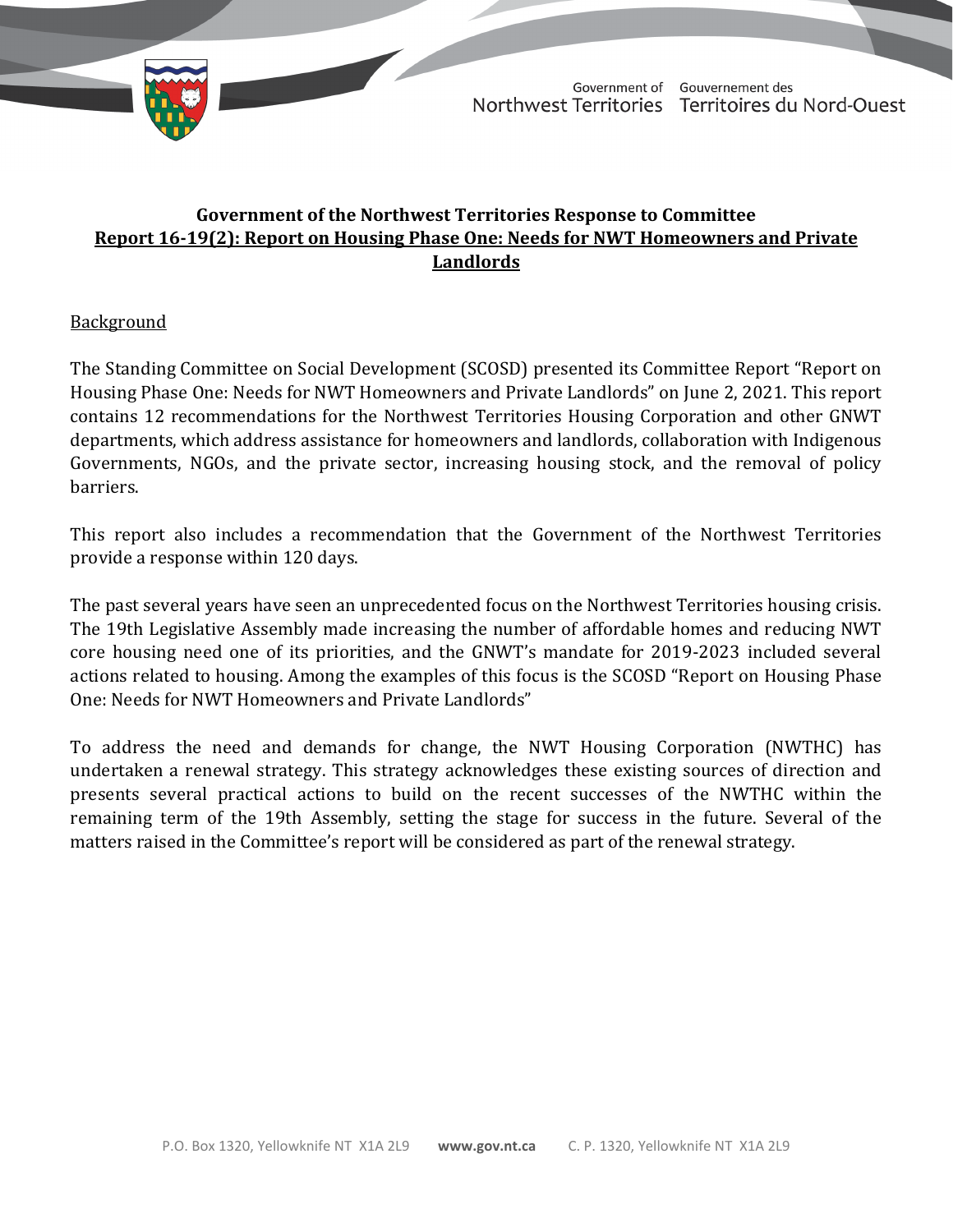Recommendation 1 Standing Committee on Social Development recommends the Government of the Northwest Territories increase access to titled land to help homeowners and landlords meet financing and insurance obligations in NWT communities.

# *GNWT Response*

The GNWT supports providing opportunities for increased access to fee simple title, when requested, and provided the request is consistent with the provisions of the Land Lease-Only Policy. It is recognized that there is growing need from NWT residents as well as communities for land within their boundaries. To this effect, the GNWT is actively reviewing effectiveness of the Land Lease-Only Policy with the support of the Department of Executive and Indigenous Affairs.

The Department of Lands works with other GNWT departments to ensure that parcels can be transferred, as requested, to community governments. The Department of Lands is working with the City on a draft land transfer guide for Yellowknife. Based on this work, the Department of Lands is now working on a generic guide to provide to NWTAC for review.

#### Recommendation 2

To ensure clarity in federal and territorial responsibilities related to Indigenous housing, the Standing Committee on Social Development recommends that the Government of the Northwest Territories develop a policy and program barrier document and support Indigenous groups to overcome barriers to qualify for Federal financing programs, like Ministerial Loan Guarantees.

# *GNWT Response*

The NWTHC works closely with Indigenous governments to support them in their housing aspirations, to create housing solutions and to remove program barriers for residents. One avenue for collaborative problem-solving is through Indigenous government – GNWT MOU bilateral tables. Another mechanism for housing dialogue and planning is through engagement on a housing planning table such as the Tlicho Government – GNWT Housing Working Group or the Council of Leaders Housing Working Group.

The NWTHC helps to support the decision-making empowerment of communities and Indigenous governments through the development of community and regional housing plans. These plans provide communities and Indigenous governments with rigorous quantitative and qualitative analysis on local and regional housing needs. This information allows for the formulation of action plans and focused and detailed lobbying to investors such as the federal government.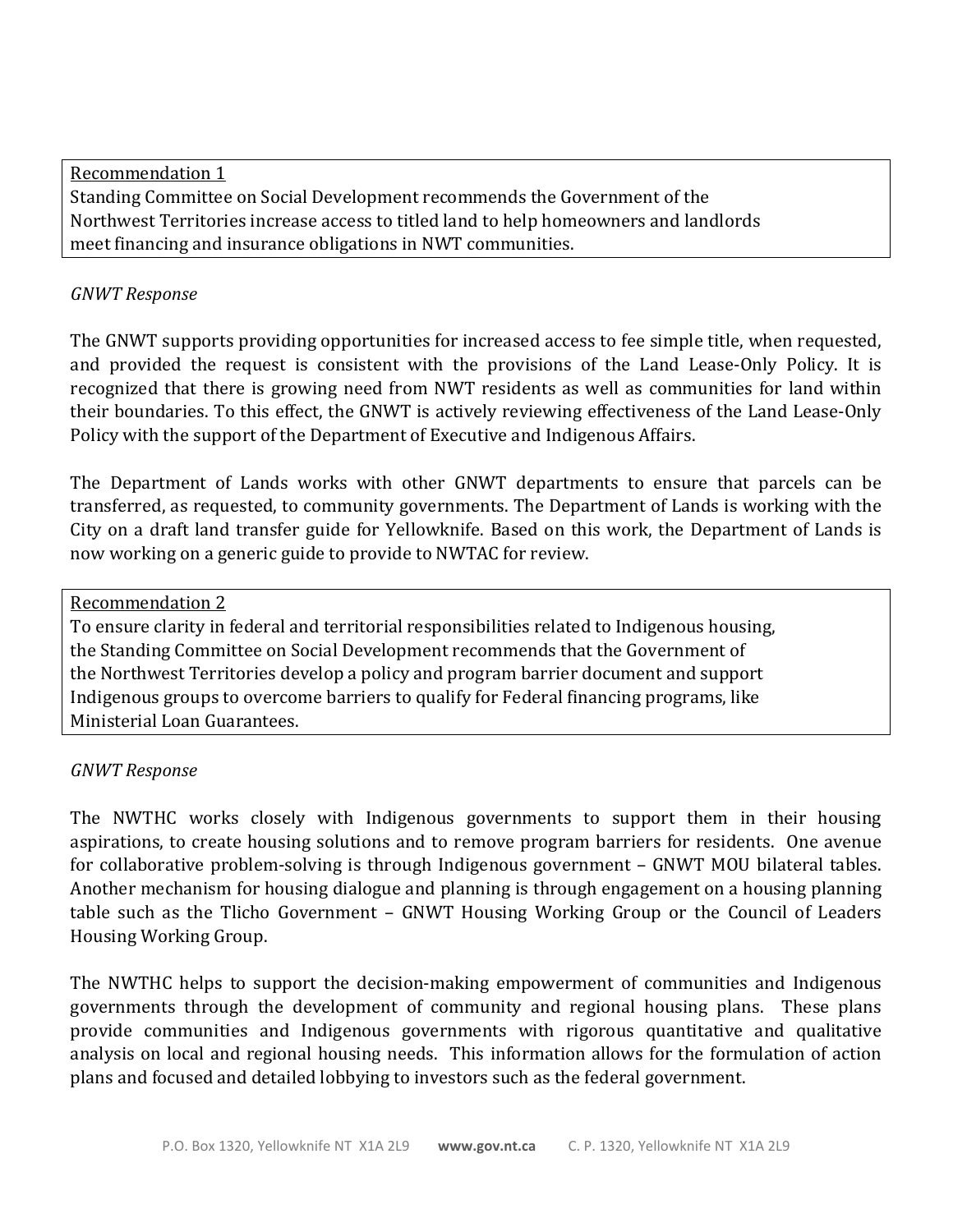The NWTHC also resources a community engagement advisor whose job is to connect communities and Indigenous governments with partnership opportunities from housing investors including the territorial government, the federal government, private industry and other groups including the Federation of Canadian Municipalities. This position is relatively new and was created to help proponents navigate various application processes for housing funding. These processes can be very complex and the community engagement advisor can provide advice and work with applicants regardless of the program they are applying to.

Recommendation 3

Standing Committee on Social Development recommends the Government of the Northwest Territories partner with the northern private sector, non-profit, and Indigenous Governments to develop government lease agreements to support access to financing for the development of housing stock and programs.

# *GNWT Response*

The NWTHC where appropriate leases housing units from the private sector for use under NWTHC's programming, especially the Public Housing Program. The NWTHC encourages the enhancement of housing options in all NWT communities and continues to support proponents in accessing significant capital funding under such as the National Housing Co-Investment Fund (NHCF), which is supporting nearly \$100 million in housing projects over the next few years. Other housing projects are in application stages for the NHCF and it is expected that the NWTHC will help other proponents to access this fund, which runs to 2028.

# Recommendation 4

Standing Committee on Social Development recommends the Government of the Northwest Territories increase government funding and rental housing stock to provide supportive rental housing programs, for vulnerable populations to have housing and onsite support to remain housed.

#### *GNWT Response*

Lands is committed to working with NWTHC and other organizations partners such as non-profit organizations and Indigenous governments to identify and secure the land required for rental housing stock. The Department of Lands will prioritize the identification of land for any new NWTHC units and ensure appropriate tenure is in place.

The NWTHC is in the process of adding 90 units to the Public Housing pool throughout the NWT. The units are capitally funded through the Government of Canada's National Housing Co-investment Fund and the GNWT will be funding the ongoing operations and maintenance costs for these units. This is a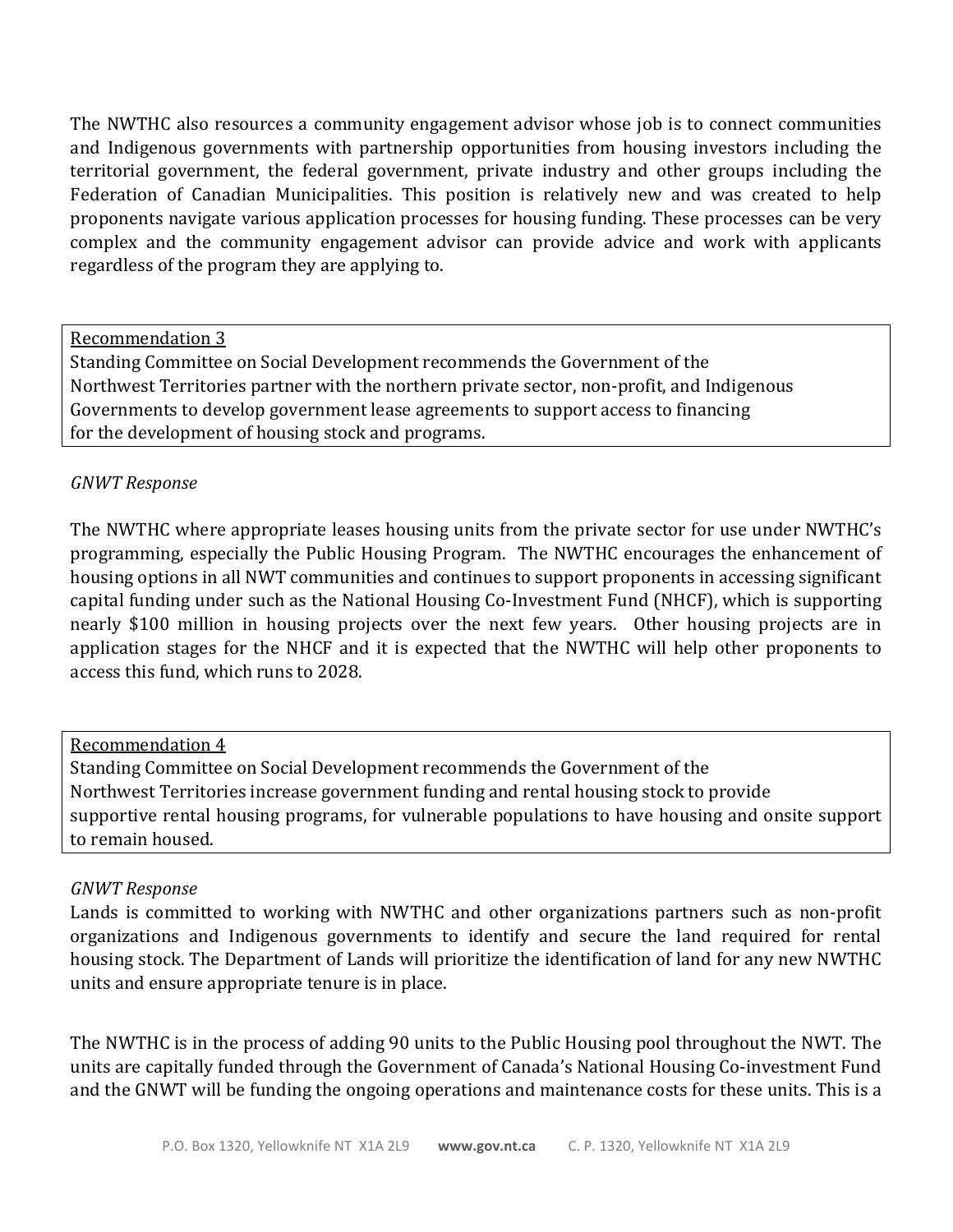generational housing investment in the Northwest Territories. The Public Housing program assists low to mid-income families in communities across the NWT. It is designed to help reduce the cost of living in NWT communities, to increase personal responsibility for shelter costs, and to encourage participation in employment if employment is available in a given community.

The NWTHC also provides the Canada-NWT Housing Benefit (CNHB) to support people in accessing private market rental units. Further information about the CNHB can be found in the response to Recommendation 9.

#### Recommendation 5

The Standing Committee on Social Development recommends the Government of the Northwest Territories work with community partners to create an indeterminate community-based preventative maintenance program for homeowners.

# *GNWT Response*

The NWTHC currently offers a preventative maintenance program for homeowners and it is on a perennial basis, the most highly subscribed NWTHC program. Through its work with communities under community housing plans and in collaborations such as the Community Housing Support Program (CHSP), the NWTHC makes communities aware of partnership opportunities. Accessing the CHSP, many communities have strengthened their repair and contracting capacities by delivering repair programs of their own design. Successful projects include community repair programs in Fort Good Hope (K'asho Got'ine Housing Society), Nahanni Butte (Nahanni Butte Dene Band) and the Hay River Reserve (K'atlo'deeche First Nation). These projects result in numerous benefits including economic developed, improved housing, training of youth and apprentices, and strengthened contracting practices. In the area of preventative maintenance, a community interested in coordinating this work can apply to the NWTHC to develop a partnership approach where the community could conduct preventative maintenance work for community members.

# Recommendation 6

Standing Committee on Social Development recommends the Government of the Northwest Territories expand and increase funding to the NWTHC repair program and decrease program eligibility requirements to reduce the future number of homes requiring major repairs and support solutions for existing homeowners.

# *GNWT Response*

In Spring 2021, the NWTHC made major changes to the eligibility criteria for homeownership repair programs, which has resulted in a significant increase in repair applications. It was recognized that some residents have difficulty obtaining affordable home insurance or even just home insurance, in general. Obtaining appropriate land tenure can be challenging and complicated for some households as well. Having home insurance and appropriate land tenure are important aspects of ensuring a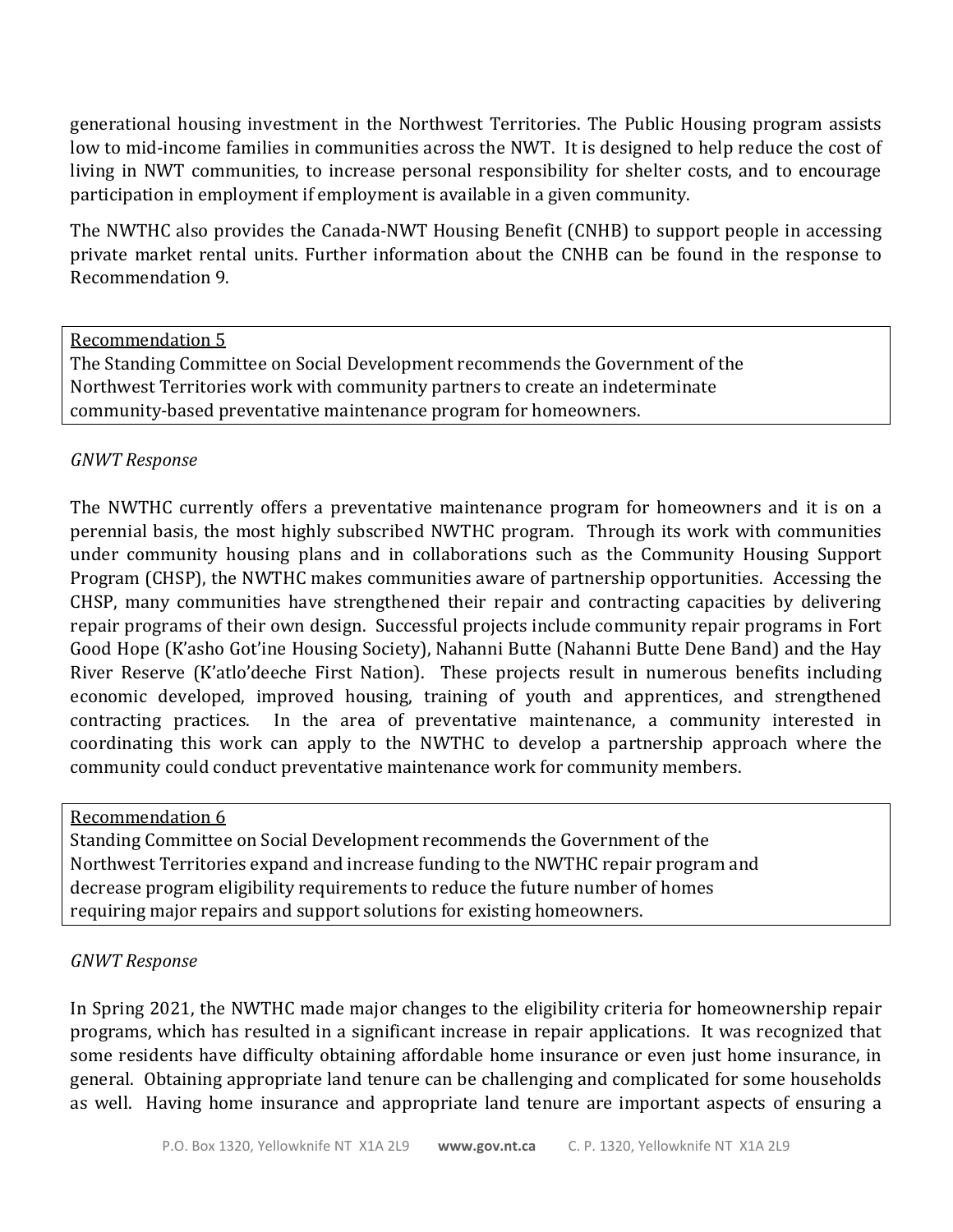home is secure. However, not having these elements should not stand in the way of receiving assistance to repair your home and live in a safe and healthy environment. As such, these requirements for eligibility for repair programming were removed. Now, when seniors apply for repair programs, only their incomes will be used for program eligibility and not the incomes of any adult-aged children or grandchildren.

Recommendation 7

The Standing Committee on Social Development recommends the Government of the Northwest Territories implement homeownership programs with person centered case management to navigate the complex northern housing environment, including mortgage financing, land tenure, and affordable home insurance.

# *GNWT Response*

The Department of Lands is committed to ensuring support for any case management efforts regarding land tenure requirements and processes. Appropriate land tenure assists with meeting eligibility requirements for mortgage financing.

NWTHC program advisors provide advice to residents interested in becoming homeowners including in the areas of mortgage financing, land tenure and home insurance. These topics are covered off under the NWTHC workshop series that help residents to understand all the obligations that come with homeownership.

# Recommendation 8

Standing Committee on Social Development recommends the Government of the Northwest Territories remove interdepartmental policy requirements creating barriers for applicants to receive the rental accommodation allowance including requirements to be on the public housing waiting list and the payment of utility arrears.

# *GNWT Response*

In the context of the NWTHC strategic renewal and the Department of Education, Culture and Employments Income Assistance review occurring this year, the agencies will look for areas of improvement and system streamlining to remove barriers for residents, especially in the areas of Public Housing, the Canada-NWT Housing Benefit and the Income Assistance Rental Allowance.

#### Recommendation 9

Standing Committee on Social Development recommends the Government of the Northwest Territories allow rental allowance to be portable so people can choose where they want to live and housing that meet their needs.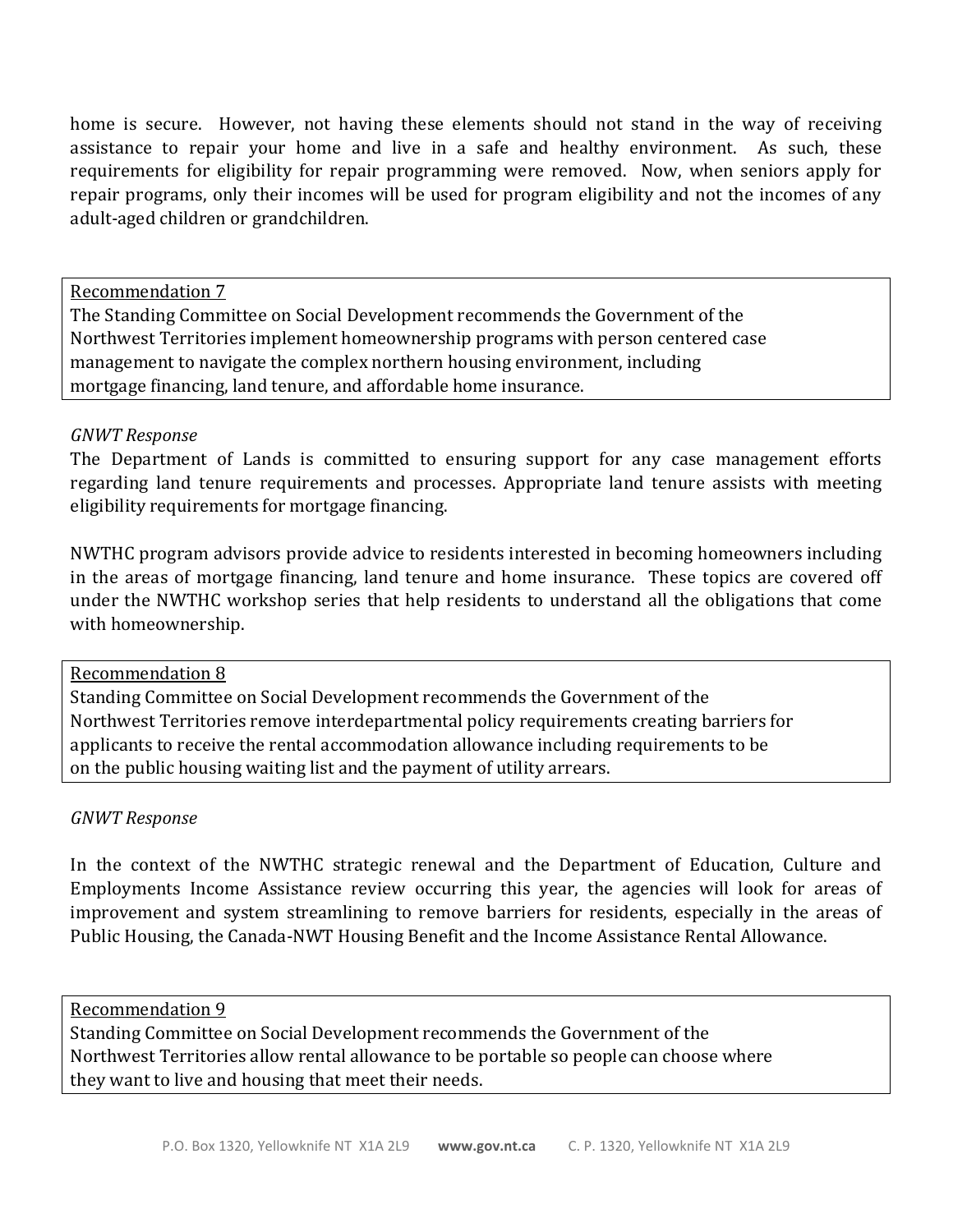#### *GNWT Response*

In April 2021, the NWTHC in partnership with the Canada Mortgage and Housing Corporation launched the Canada-NWT Housing Benefit (CNHB). The CNHB is fully portable and program participants can choose whether the benefit is paid to them or their landlord.

The CNHB was co-designed by the NWTHC and CMHC and each agency cost-shares the program. The NWTHC is the program delivery agent. The program runs until 2028.

Recommendation 10 Standing Committee on Social Development recommends the Government of the Northwest Territories remove interdepartmental policy barriers for homeowners including requirements to be on the public housing waiting list and the payment of utility arrears. This also includes removing the policy requiring applicants to sell their homes.

#### *GNWT Response*

In many areas of the NWT, privately owned homes may not be as valuable an asset as in larger communities. As such, the disqualification from housing assistance due to owning a home might represent a barrier.

Housing waiting lists and Public Housing program eligibility will comprise major aspects of the NWTHC's strategic review of its programs and policies.

#### Recommendation 11

Standing Committee on Social Development recommends that the Government of the Northwest Territories develop a program to help homeowners access insurance and work with homeowners to keep costs low.

#### *GNWT Response*

There is a recognition that there are owners of homes that have not obtained home insurance, find the costs of home insurance unaffordable, or might not be able to obtain home insurance.

The GNWT, through the Department of Finance and NWTHC are continuing to explore options for increasing the availability of affordable home insurance, recognizing that the GNWT creating its own insurance corporation is likely prohibitively expensive to operate.